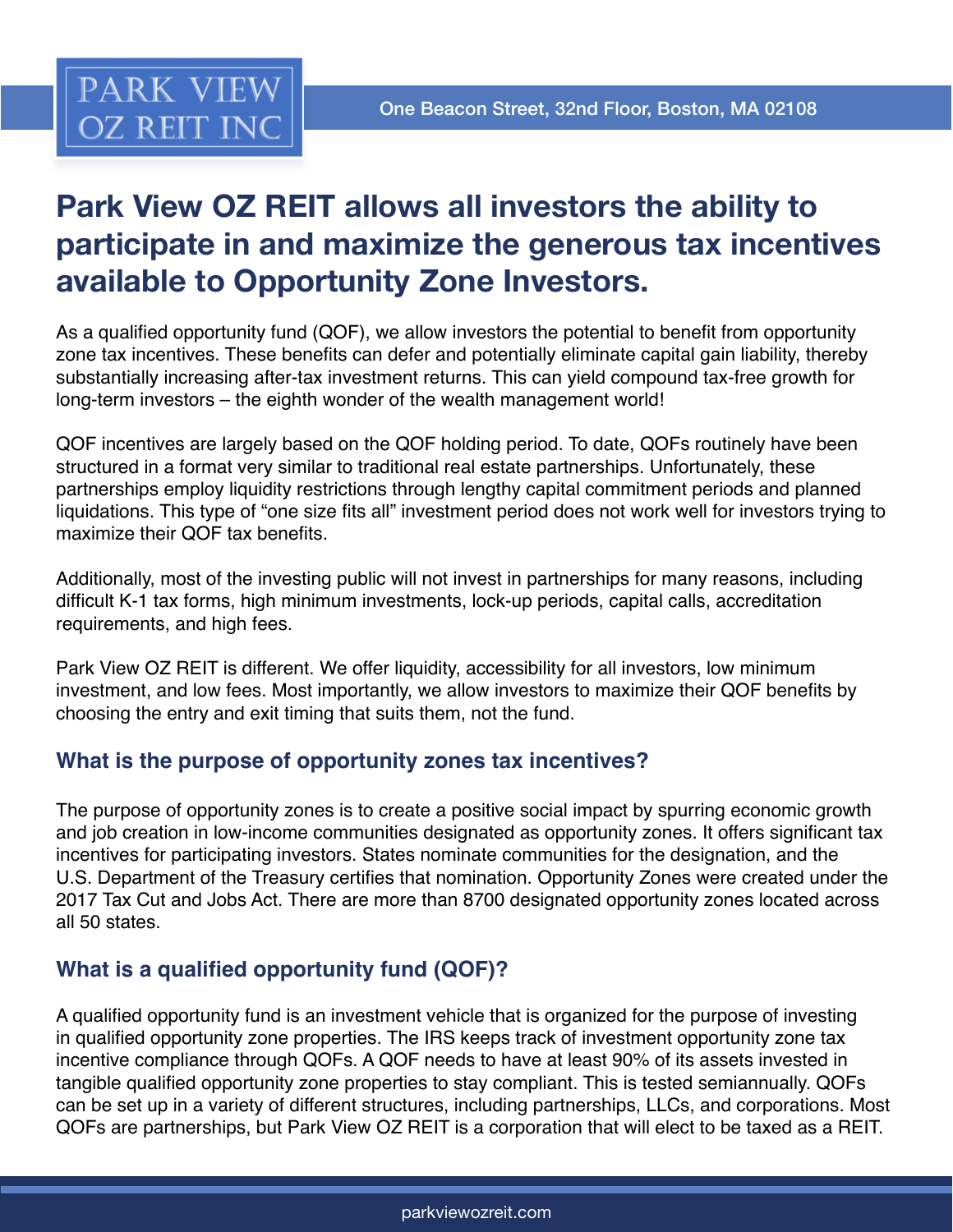This gives our shareholders favorable tax treatment and offers the liquidity of unrestricted shares of stock.

A quick review of the two-tax incentive offered by a QOF:

- Almost any type of capital gain liability can be deferred until the QOF is sold or December 31, 2026.
- After holding a qualifying investment in the QOF for 10 years, any capital gain achieved by the QOF can be eliminated.

The second benefit is by far the most powerful. It allows investors to compound growth tax free until you sell the QOF or 2047.

# **Who is eligible for QOF tax incentives?**

Anyone who reinvests a capital gain liability owed to the U.S. government within 180 days of realizing the gain is eligible for benefits. You can be an individual living in the U.S. or not, and you can be a U.S. citizen or not. Additionally, entities such as partnerships, trusts, corporations, REITs, and others can all qualify for benefits. In most cases, once the gain is realized, it must be invested into a QOF within 180 days, but there are exceptions and extensions to this rule. Importantly, unlike 1031 exchanges, you only need to invest the gain into the QOF to qualify for the tax benefit. The principal portion of your proceeds is free for any use.

# **Why is it important for QOF investors to control their own investment period?**

Qualified opportunity fund tax incentives are closely tied to the individual taxpayer's QOF holding period and each investor's financial planning needs are unique. Some may just want a deferral so they can keep control of the capital for another year or two. The financial flexibility for investors to enjoy the short-term benefits of QOFs and still maintain the option to stay in the QOF or liquidate, adds valuable financial planning flexibility.

However, because of the tax incentives timing requirements, most QOF investors are long term investors. We have all seen compound growth charts and the amazing results the math can deliver. One thing these charts all have in common is that most of the benefit comes toward the

end of the holding period. QOFs have the potential (tax superpower) to deliver tax free compound growth until the benefit expires in 2047. If you consider holding until 2047 as capturing 100% of the potential tax elimination benefit, selling at year 10 only captures about 15% on the potential tax savings. Why stop tax free compound growth early?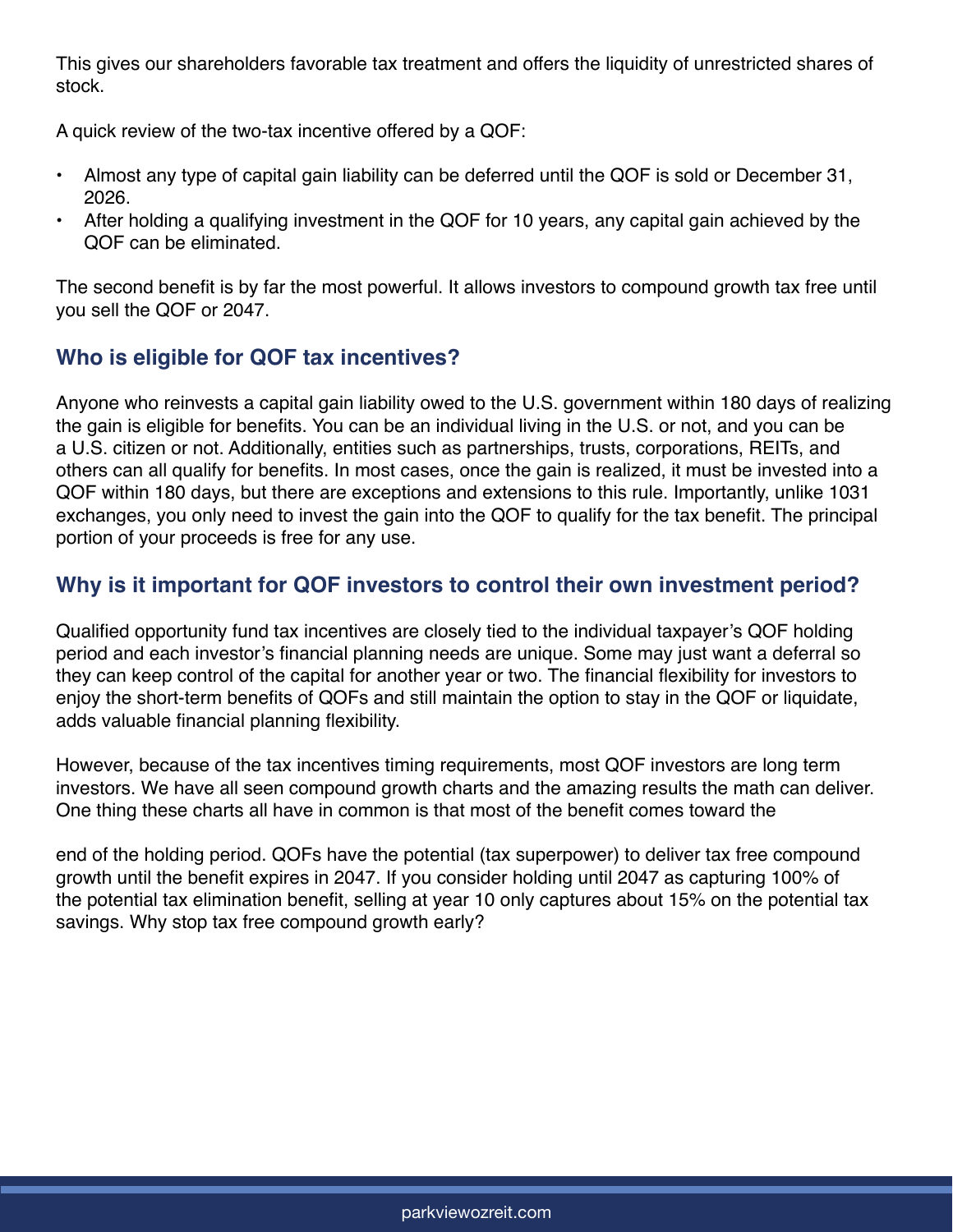#### **Table 1: Most QOF partnerships have a 10 year capital hold requirement followed by a planned liquidation shortly after the 10 year holding period is achieved.**

|                       | <b>Traditional QOF</b>                                                        | <b>Park View OZ REIT</b>                                                             |
|-----------------------|-------------------------------------------------------------------------------|--------------------------------------------------------------------------------------|
|                       | 10-year Lock-up / Liquidation                                                 | Tradable / Stays QOF Compliant                                                       |
| 1 Year Hold           | Not Available                                                                 | 1 Year Tax Deferral                                                                  |
| 4 Year Hold           | Not Available                                                                 | 4 Year Tax Deferral                                                                  |
| 10 Year Hold          | Deferral of original gain until 2026,<br>100% Elimination of QOF Capital Gain | Deferral of original gain until 2026,<br>100% Elimination of QOF Capital Gain        |
| 15, 20, 25+ Year Hold | Not Available                                                                 | Deferral, 10% Elimination, Tax Free<br><b>Compound Growth Potentially until 2047</b> |

For most investors, their future circumstances are unknown, so financial flexibility has value. Table 1 shows the benefits available at different holding periods. We believe that planned liquidations are a mistake for investors. QOF holding periods cannot be transferred to a new QOF. Because Park View OZ REIT investors receive unrestricted shares of stock and the fund stays QOF compliant, we allow our investors to choose the investment period that works best for their financial planning needs.

# **Who can invest in Park View OZ REIT?**

Anyone is eligible to invest in the fund, and we have a low \$10,000 minimum. We do not have accreditation requirements, and we are a mixed fund, so non-QOF capital is welcome. Investors who invest cash that is not QOF eligible will still participate in the returns of our commercial real estate investments, the REIT's tax efficient structure, and benefit from the qualified business income deduction.

### **How do qualified opportunity fund (QOF) benefits affect after tax returns?**

Many knowledgeable observers calculate that on an investment returning 7 or 8% per year, the QOF tax benefit would add about 3% over annually, over a 10 year holding period, to after tax returns. Therefore a 7% return would be the equivalent of a 10% taxable return, and the 8% would be equivalent of an 11% taxable return. This is an extra (3%/ 7.5%=40%) 40% that your capital is earning. In a QOF, you can enjoy compound growth, free of capital gain liability until December 31, 2047. It is a great wealth creation tool!

### **How can investors receive the qualified business income deduction?**

The qualified business income (QBI) deduction reduces taxable income by 20%. The income we pay out as dividends will qualify for the deduction, and we will be paying out at least 90% of our income through dividends. This will lead to a substantial tax savings for our investors.

### **What is the fund's investment strategy?**

The fund's mandate is to invest in a diversified commercial real estate portfolio of qualified opportunity zone assets. We plan, in most cases, to be long term holders of properties and diversify both by asset type and geography. We are positioning the fund as a preferred partner for developers who possess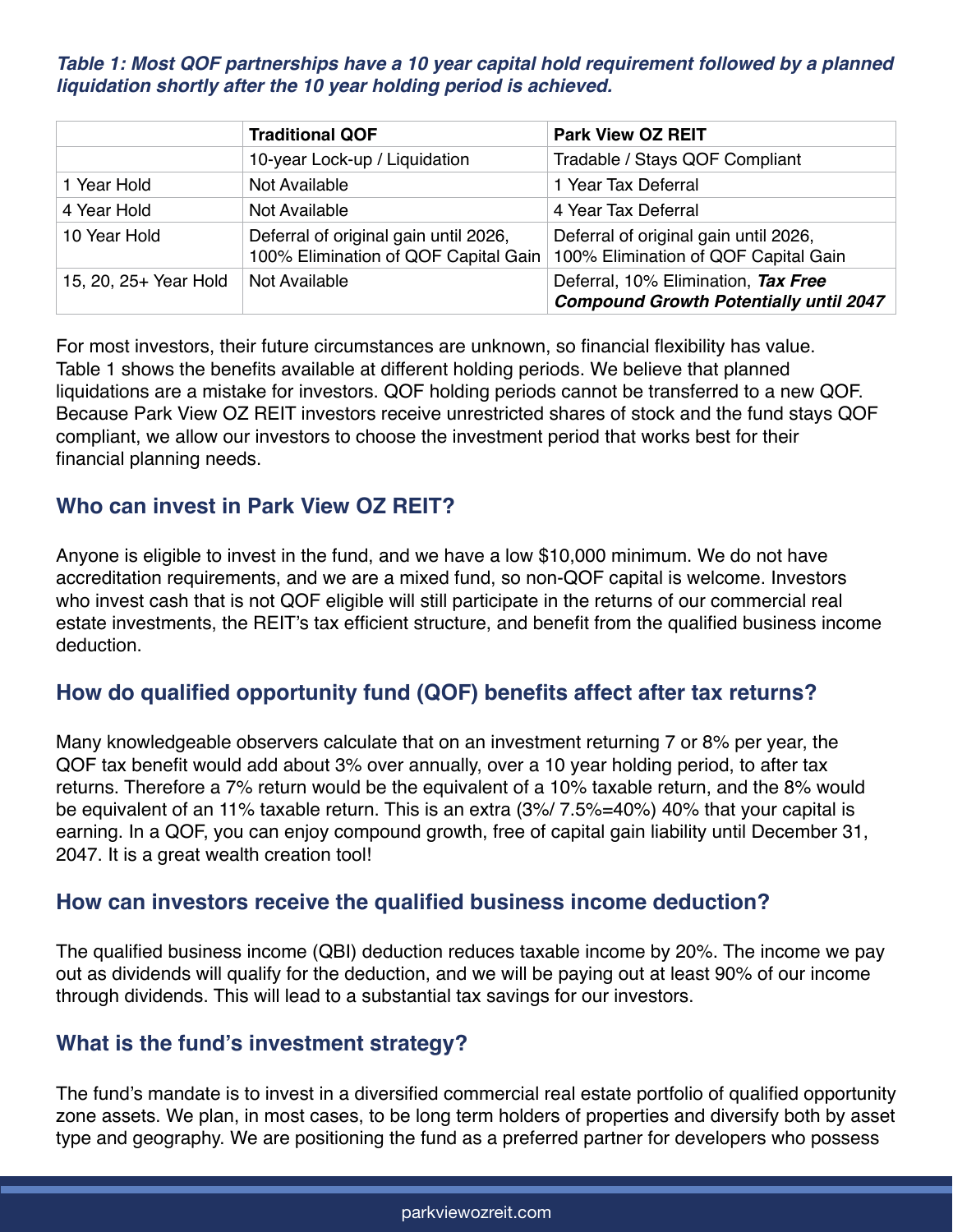geographic and project specific expertise that will allow us to consider many more investments while reducing execution risk. Attractive asset types include multifamily residential, healthcare facilities, industrial, and many others. We feel that the pandemic will change how space is constructed in residential and commercial settings. This will give new building designs with post pandemic adaptations an advantage in the market. Attractive areas to invest in are those with strong population and employment growth, which favors warm weather and low tax states.

## **Here is a brief overview of the benefits the fund offers investors.**

#### **Qualified Opportunity Fund (QOF) Benefits**

**The Original Capital Gain is Deferred**: Tax payments on the original capital gain will be deferred until the QOF investment is sold or December 31, 2026, whichever comes first. This allows an investor investing in a QOF in 2021 to keep their capital working for them for an extra five plus years.

**Total Capital Gain Elimination**: Once an investment is held for 10 years, the investor may elect to step-up their cost basis in the QOF by 100%, thereby eliminating all capital gain liability. This benefit will last until the asset is sold or until 2047, whichever comes first.

**Social Impact Investing**: The objective of the opportunity zone program is to spread economic prosperity more evenly by encouraging capital investment into economically disadvantaged communities which have been designated as opportunity zones. There are more than 8,700 designated opportunity zone across the United States.

**Potential State and Local Tax Benefits**: Some state and local governments also provide tax incentives forQOF investments. You should check for availability with your tax advisor.

#### **REIT Benefits**

**Eliminates Double Taxation on Earnings Dividends**: We are a C corporation that will elect to be taxed as a REIT. As a REIT, we will not be taxed at the corporate level on earnings passed through to investors in the form of dividends. We intend to pay out at least 90% of our taxable earnings in dividends to investors quarterly.

**QBI 20% Income Tax Deduction**: Qualified Business Income (QBI) allows REIT investors to deduct 20% of their taxable REIT income paid out as dividends.

**Eliminates Multiple State and Local Income Tax Exposure**: Partnerships expose investors to state and local tax both at the project location and where the investor is domiciled. As a C corporation, our investors would only be responsible for taxes applicable to their tax residence.

**Form 1099-DIV not a K-1**: As a C corporation, the investor will receive the simpler 1099-DIV tax form rather than the K-1 (or multiple K-1s) issued by partnerships.

#### **Lower Fees**

**No Sales Commission**: We are not charging a sales commission as part of this offering.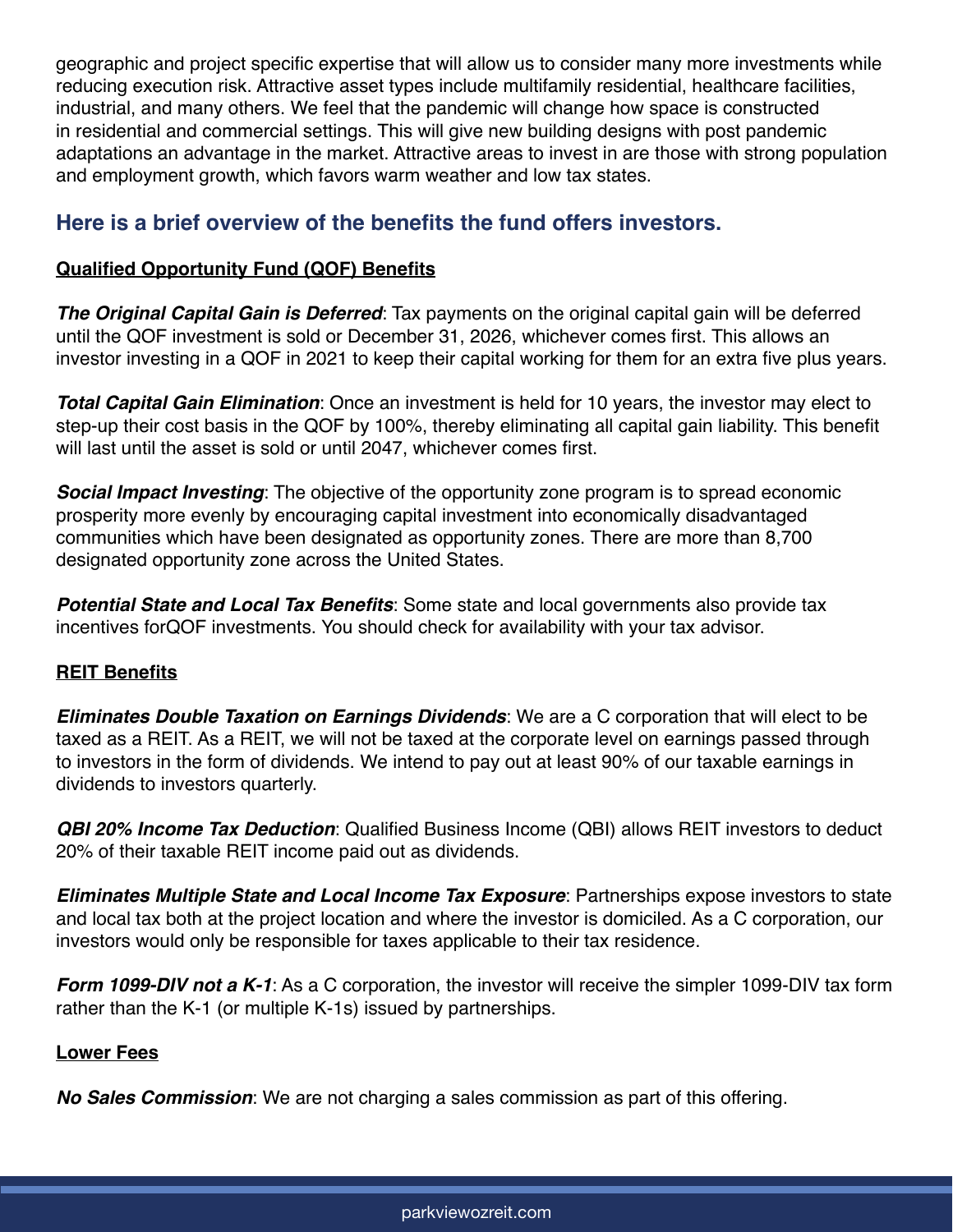**No Acquisition or Disposition Fees**: Our Manager will not be paid any acquisition or disposition fees inconnection with the Company's investments.

**Low Management Fee**: We charge a low annual management fee of 0.75% compared to many real estate managers who charge 1.5 to 2%.

**Low Management Interest / Carried Interest**: Our Manager will be issued a management interest equal to 5% ofour outstanding capitalstock,subject to anti-dilution protection. This management interest will result in a "carried interest" to our Manager that is significantly less than the carried interest of 20% typically earned by external managers of other REITs and private real estate funds.

#### **Additional Benefits**

**Public Company Transparency**: Our Company is subject to periodic public reporting requirements under federal securities laws.

**Development Partners**: Partnering with regional developers brings us geographic as well as project specific expertise. This enables us to lower development risk and enhance our investors' available profit opportunities and portfolio diversification.

**Investment Liquidity**: Unlike partnership units, our shares are unrestricted and freely tradeable. Additionally, we have adopted a Stockholder Redemption Plan through which stockholders may have the opportunity to have their common stock repurchased.

**Minimal Investment Requirements**: We have set a low minimum investment amount of \$10,000 per investor. In addition, we do not require investors to be accredited unless their purchase amount is more than 10% of their annual income or 10% of their net worth - whichever is greater.

# **Why did Park View Investments Sponsor this Fund?**

We were early believers in the power of the QOF incentives, but we were frustrated that the investment only worked for partnership investors. When the final opportunity zone regulations were published in December of 2019; it specifically allowed the transfer of QOF benefits from one QOF owner (the seller) directly to the new owner (the buyer). This ability to trade the benefits among shareholders opened the door for creating a QOF that issued tradable stock. We chose to be a REIT because it is taxed like a partnership (no double taxation) but has the freely tradable shares of a corporation. This gave us the opportunity to design a QOF with public company attributes that would compare very favorably to partnerships: no investor accreditation requirement, lower fees, liquidity, easier tax filing, and better transparency.

# **Special Situations**

*1031 / Like Kind Exchanges* - QOFs can help with boot or troubled like kind exchange transactions. To execute a 1031 exchange, strict cash tracing and property identification procedures must be followed. Frequently these transactions fail because personal possession was taken of the proceeds, or a replacement property could not be identified. Both situations would cause a 1031 to fail but QOFs have no such requirements. As a result, QOF are often used as a "plan B" for failed 1031s. QOFs are also use when a new 1031 property is of less value than the property sold leaving a portion of the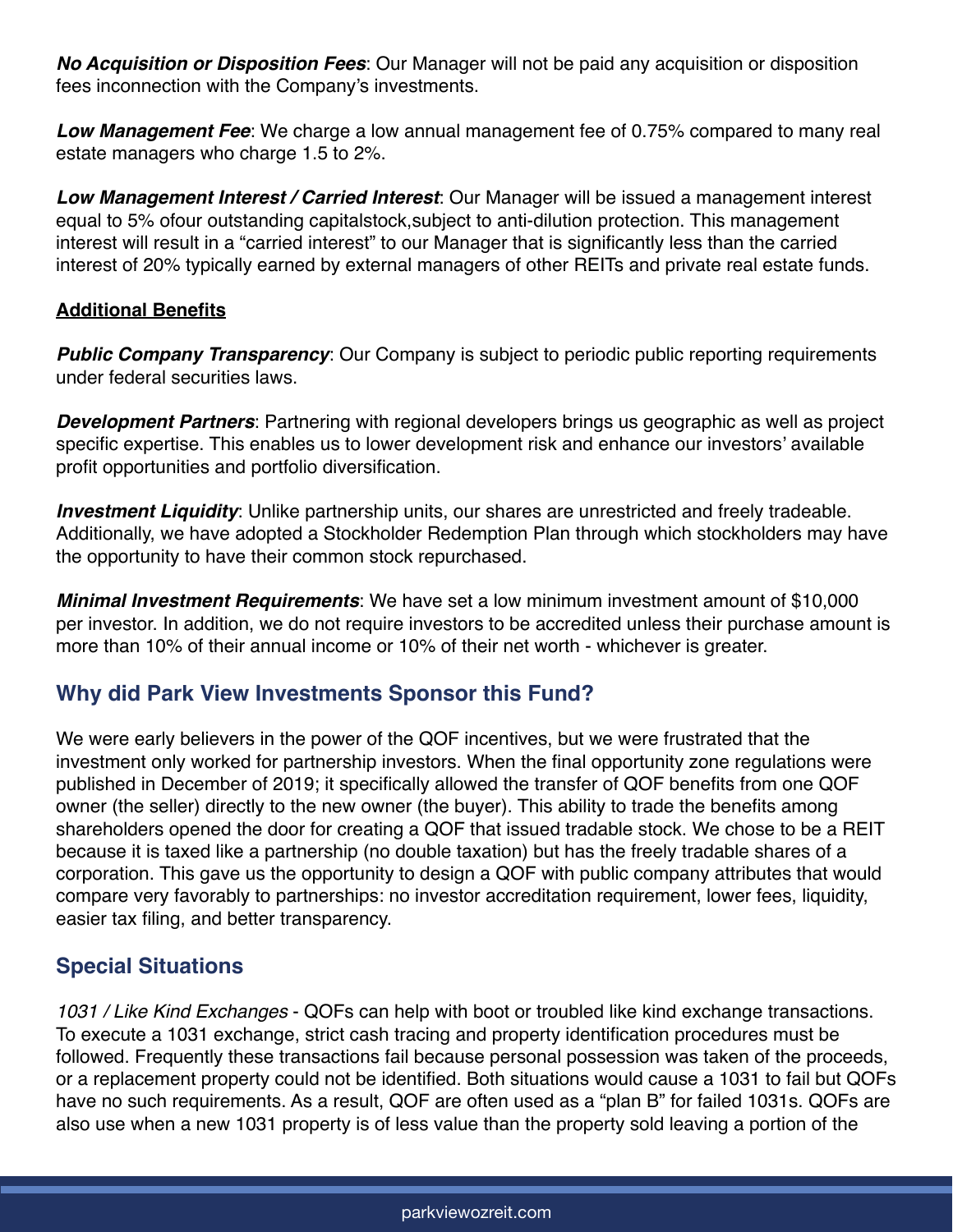capital gain without the deferral benefit, this is referred to as "boot". A QOF investment can fill the gap and defer the remaining boot.

*Irrevocable Trusts* - Irrevocable trusts remove assets from an estate protecting them from lawsuits and estate tax. Unfortunately, because the assets are no longer part of the estate, they do not receive a step up in cost basis on death (Section 1014). This can result in heirs receiving a significant capital gain liability with the assets. Pairing an irrevocable trust with a QOF can provide the trust's protection while eliminating the capital gain not only at death but until the asset is sold or 2047, whichever comes first. This combination can be a powerful wealth management tool.

*Collectibles* - Collectibles such as art, precious metals (including precious metals backed ETFs), antiques etc., are taxed at a higher capital gain tax rate of 28% versus 20% for most assets. Until recently, you could defer any tax due on collectibles through a 1031 exchange. The Tax Act of 2017 restricted 1031s to commercial real estate. QOFs can help mitigate this new less friendly tax landscape for collectors.

# **Exit Strategy**

Our structure has freely tradable stock, so our shareholders can trade their shares to exit when they wish or stay in the fund as long as they want. We encourage investors to view this as a long-term investment, but we understand the benefits of liquidity. We intend to apply to trade on the OTCQX once we achieve certain metrics. Currently, shares can be traded off market. We also have a shareholder repurchase program; the details of the program are available in our offering document.

# **How to Invest**

Our subscription agreement is available on our website: [www.parkviewozreit.com](http://www.parkviewozreit.com). It can be filled out and signed electronically in minutes. You will also find our presentation materials and our offering documents on our website, which we encourage you to read before investing.

# **Park View OZ REIT Team**

#### **CEO, Michael Kelley**

Mr. Kelley has 30 years of experience in business and financial markets. Prior to founding Park View Investments Mr. Kelley, through Niagara International Capital, worked with clients structuring capital transactions to fund real estate development and company operations. He was early to recognize the potential of Opportunity Zones to change the course of capital flows. Through his writings and presentations Mr. Kelley has become a leading voice on Opportunity Zones and how investors and community leaders can benefit from them. He is active in the entrepreneurial community having served as a mentor, board member and pitch competition judge. Previously he focused on investing in emerging markets for a family office and worked at several investment banks raising capital in a wide variety of industries. Mr. Kelley has a B.A. in Economics from the University of Massachusetts.

#### **CFO, Elizabeth Tyminski**

Ms. Tyminski brings 25+ years of experience in management, human resources, and leadership. She is adept at identifying challenges, defining solutions and implementing new processes and procedures to drive results. Currently she is running a non-profit that promotes the engineering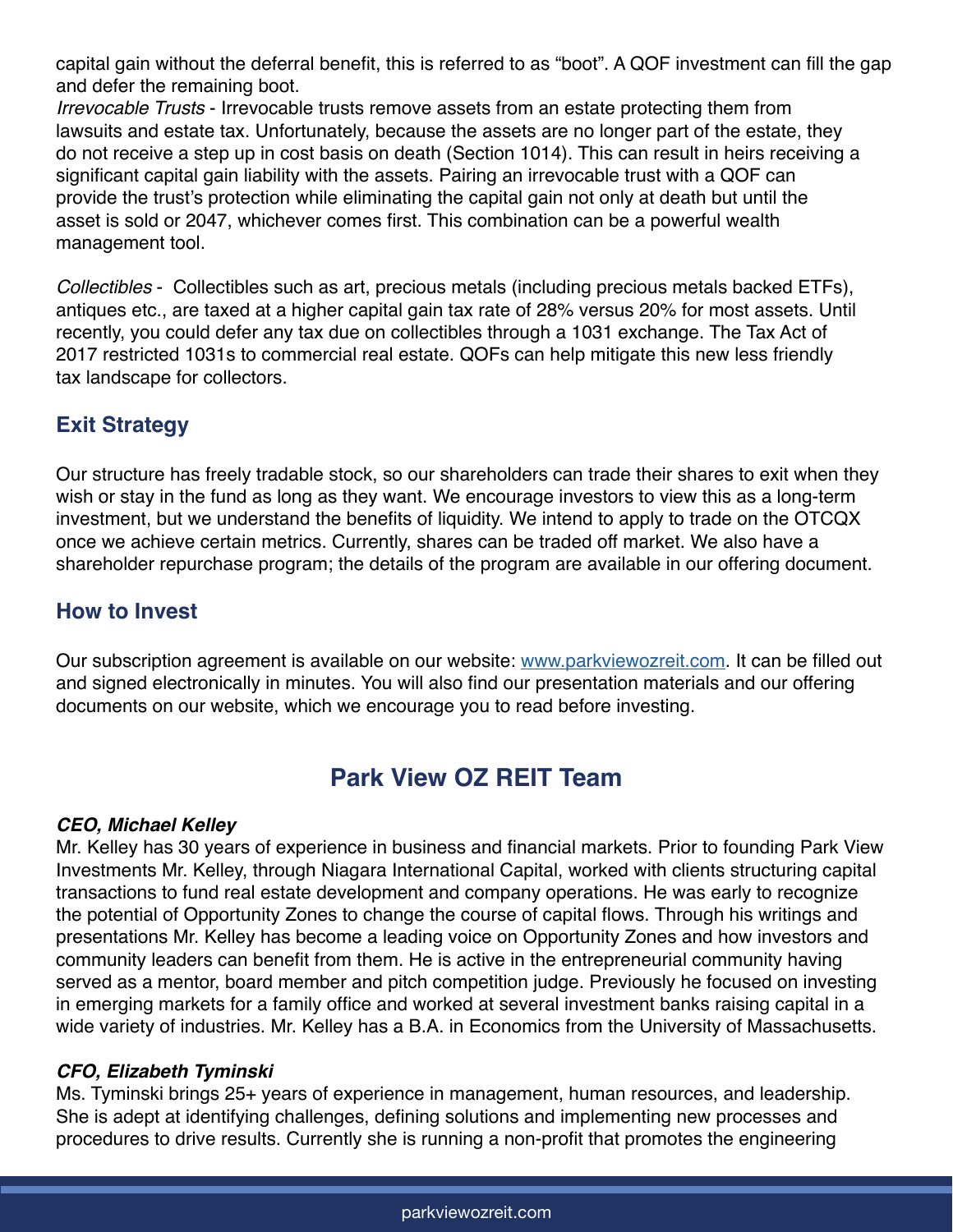profession in the built environment. She is the immediate past Vice President of the Association of Junior Leagues International, a 140,000 member organization. She is a highly active volunteer for her alma mater, Smith College and is the immediate past President of the Boston Smith College Club. Elizabeth is a MBA recipient from Boston College where she graduated first in her class.

#### **Michael Galasso**

Mr. Galasso has over 25 years of experience in developing, financing, constructing and managing a diverse portfolio of urban infill developments. His development company revitalized the Little Italy and East Village neighborhoods in San Diego with a series of infill affordable and market rate housing, historic renovation, hotels and mixed use developments. He has served and been appointed to numerous governmental committees and planning boards including being appointed by the Mayor of San Diego to its Affordable Housing Taskforce and the chair of its Development Expedite Program. Recently he was chairman of the Falmouth Economic and Industrial Corporation in his hometown of Falmouth Massachusetts and helped form and was the original executive director of a new nonprofit to redevelop downtown New Bedford Massachusetts and is currently developing a number of workforce housing projects. Mr. Galasso is experienced in utilize low income housing tax credits, historic tax credits, HOME funds, CBDG, tax exempt bonds and other governmental programs to finance the development and redevelopment of underserved urban areas. He has worked with Mass Housing, the Massachusetts Department of Housing and Community Development and Mass Development to financings housing and community development projects. He is a graduate of Boston College and attended San Diego State Graduate Program in Urban Planning and has attended numerous executive and professions development programs at Harvard University, MIT, UCSD and New York University.

#### **Kenneth Mabbs**

Mr. Mabbs started his career as an investment banker with Bear Stearns focused primarily on technology-oriented companies. He left to become the Director of Investment Banking of First Albany Corporation/Gleacher Company. With their initial sponsorship, he raised a fund called F.A. Technology Ventures where he was Managing Partner for twenty years. F.A. Technology Ventures was typically the lead investor in early stage technology companies and took an active role in helping guide their investment's management through a Board of Directors position. F.A. Technology Ventures' performance was in the top quartile of its peer group nationally. F.A. Technology Ventures was a lead investor in a number of iconoclastic companies such as iRobot, eInk, Softricity, BinOptics, CreditSights and A123 Systems. Ken currently is a Managing Partner of QKA Ventures, the successor partnership of F.A. Technology Ventures.

#### **Warren Isabelle, CFA**

Mr. Isabelle is a founder and former Managing Member of Ironwood Investment Management. He began his career at The Hartford Insurance Group in 1983 and joined The Pioneer Group in 1984 as a chemical analyst. In July 1990, Mr. Isabelle opened the Pioneer Capital Growth mutual fund and opened the Pioneer Small Company Fund in 1994. He managed both funds until January 1997 in addition to taking on duties as Director of Research and Head of Domestic Equities. He was then hired by the Evergreen Funds as chief investment officer for equities before establishing Ironwood. Since January 2004, Mr. Isabelle has served as a member of the Public Board and ViceChairman of the Investment Committee of the University of Massachusetts Foundation. Mr. Isabelle is a Chartered Financial Analyst and a member of the CFA institute. Mr. Isabelle received a Bachelor of Science degree in chemistry from Lowell Technological Institute, a Master of Science degree in Polymer Science and Engineering from the University of Massachusetts, and a Masters in Business Administration from the Wharton School, University of Pennsylvania.